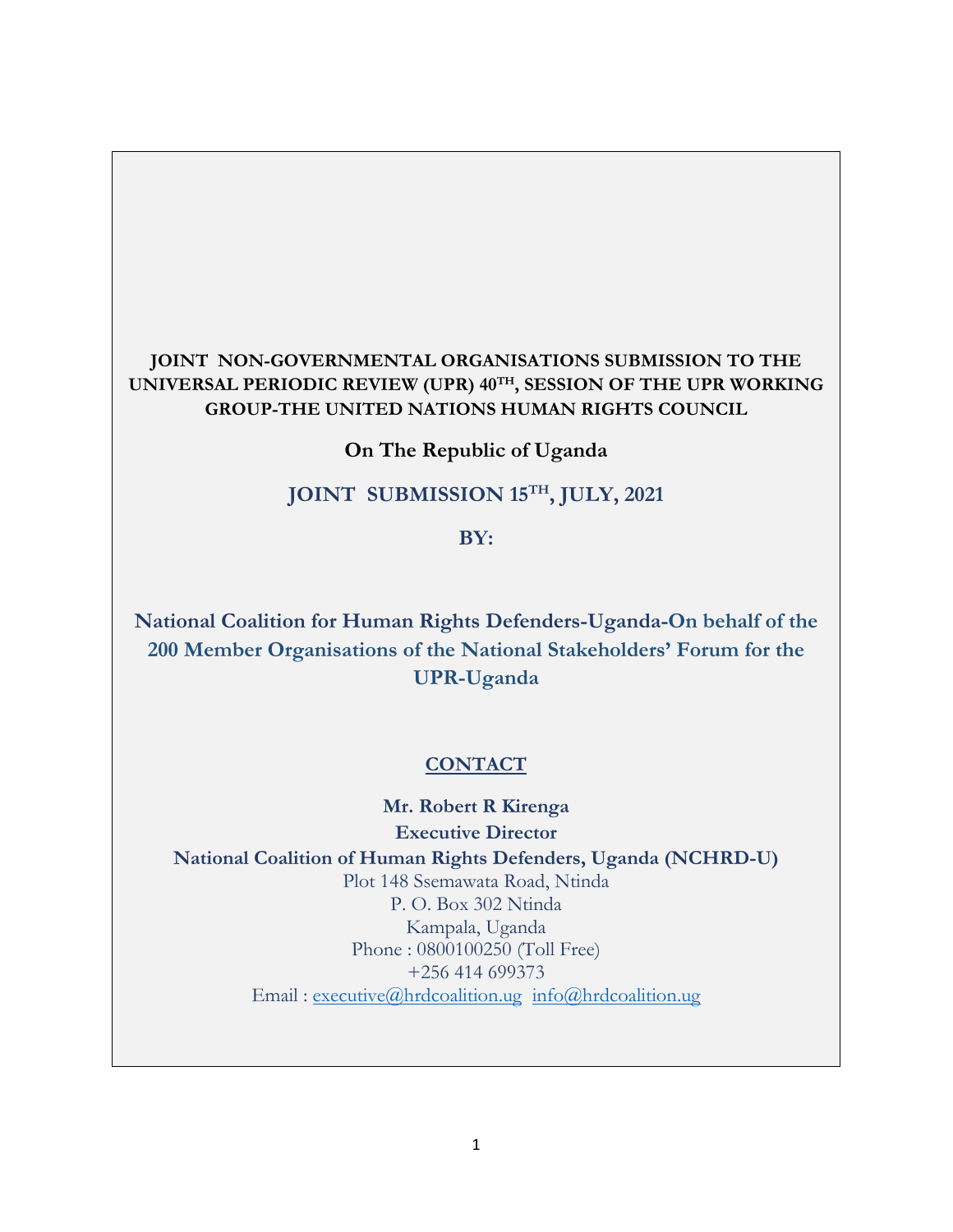### **INTRODUCTION**

#### **a) About the Submitting Organisation**

National Coalition of Human Rights Defenders-Uganda (NCHRD-U) 1 was initiated in June 2013 by HRDs from across Uganda. NCHRD-U is <sup>a</sup> coalition of individuals and organisations working to promote the protection of HRDs in Uganda by facilitating synergy, cooperation, and sharing of best practices among the HRD community. With <sup>a</sup> membership of close to 161 organisations, the NCHRD-U focuses its work on all the regions in Uganda. It plays an integral role in harnessing <sup>a</sup> transparent and accountable working environment for HRDs in Uganda.

#### **b) About the Report**

This report is <sup>a</sup> culmination of joint efforts and data contributions of Individuals and organisations under the CSO National Stakeholders' Forum on the UPR- <sup>a</sup> loose network of over 300 NGOs dedicated to following upon on UPR mechanism coordinated by the National Coalition of Human Rights Defenders Uganda. All these organisations, with varying experience and expertise are key actors in the advocacy on Human Rights in Uganda. The report was compiled through collection of data from individuals and organisations. This report and the attendant attached matrices in the appendixes is <sup>a</sup> compilation of progress reports on the various recommendations accepted by Uganda in the 2<sup>nd</sup> Cycle review of 2016. The report details the progress made, the gaps that exists and makes recommendations. This report was validated by members of the National Stakeholders' Forum for the UPR who are the main members of the coalition of the UPR in Uganda. The report is divided up in different sections focusing on different thematic rights and freedoms.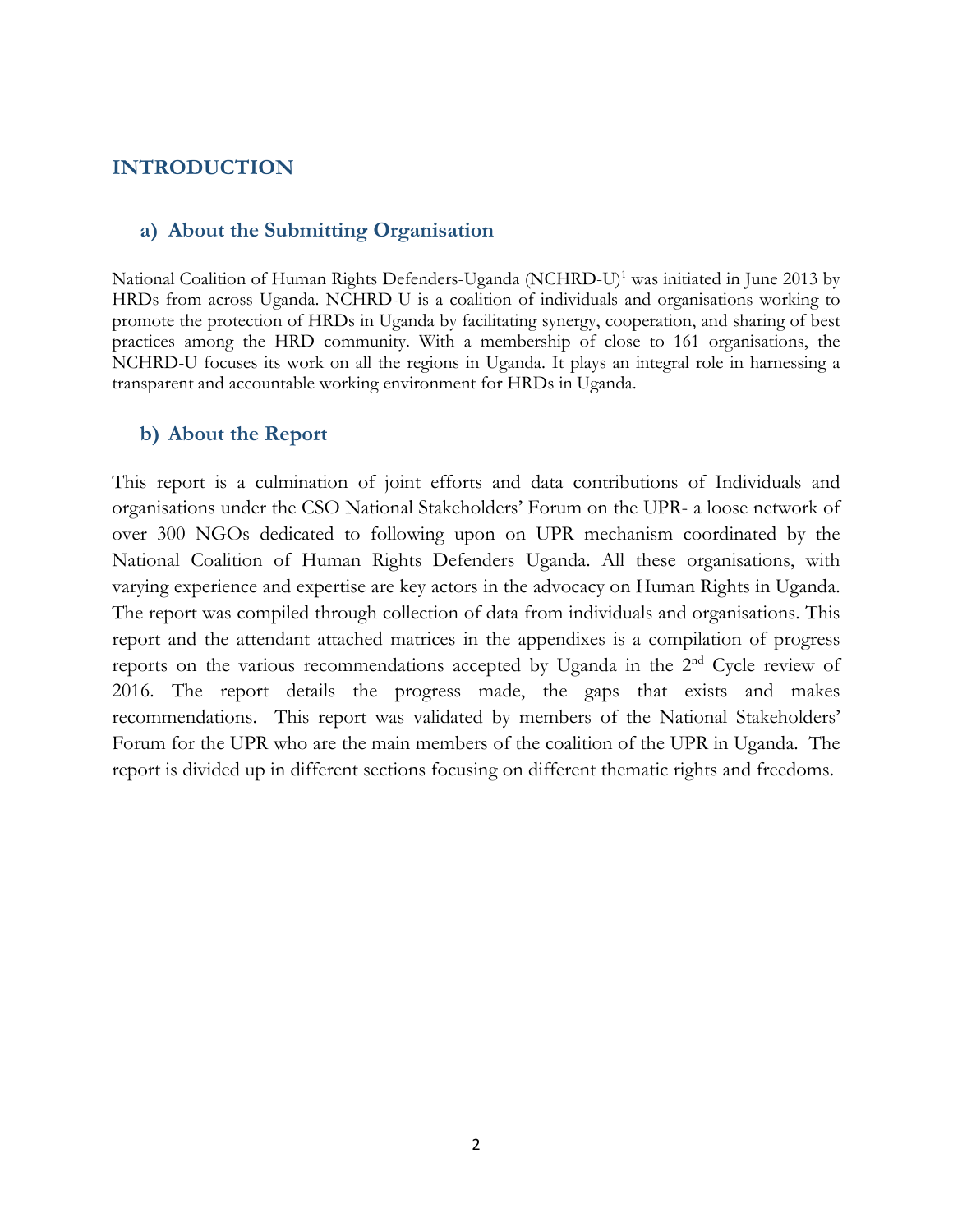# **SECTION I: EMERGING DEVELOPMENTS ON THE HUMAN RIGHTS SITUATION RELATING TO ACCESS TO SERVICES AND NATIONAL PROGRAMMES AND OPPORTUNITIES BY MINORITY AND INDIGENOUS GROUPS IN UGANDA**

### **The Right to Health of Minority and Indigenous**

- 1.1 Although all communities in Uganda are expected to access available health services without discrimination, there is limited statistics on the levels of access and use of health services by ethnic minorities. No disaggregated data on access to health services by ethnic minorities is readily available to inform planning of health programmes.
- 1.2 AICM'<sup>s</sup> assessment of access to education and health services (2021), found out that, most Batwa communities (69%) do not access nearest standard health facility within <sup>a</sup> radius of 5km. 94% of Batwa could not afford to pay for charges on health care services at private facilities and 67% of Batwa reported lack of medicine in their local health facilities. All these add up to health care services challenge to Batwa community in Uganda. After the issuance of National IDs, most services are offered to citizens on presentation of ID. The Maragoli community members without IDs do not ge<sup>t</sup> health services from government health facilities.
- 1.3 After trailing for long distances, minority and indigenous peoples access same health facilities with the majority communities. The Benet who are still squatting on the national park land face <sup>a</sup> somewhat peculiar challenges since no health facilities can be constructed on such land. They have to go down mountain for health services which poses <sup>a</sup> great risk in case of emergencies such maternal related services or epidemic outbreak.
- 1.4 In some health centres, the minority and indigenous peoples face <sup>a</sup> number of problems where health workers exhibit negative attitude towards them, most especially describing them as dirty. As minority and indigenous peoples' health facilities are mostly located in remote areas without enough drugs, they find it difficult to buy drug for themselves from private drug shops due to poverty.
- 1.5 In areas where ethnic minorities are settled, access health services is still low due to long distances to be covered compounded with poor road networks. Also these health facilities are lacking medicines whereby patients are advised to buy from private drug shops ye<sup>t</sup> they cannot afford due high level of poverty.

## **Right to Education of Minority and Indigenous**

1.6 The ethnic minority are found in the remotest parts of the country. The schools available are universal primary free schools. These are often characterized by poor quality, in some cases lack of infrastructure, teachers and children of ethnic minorities have to trek long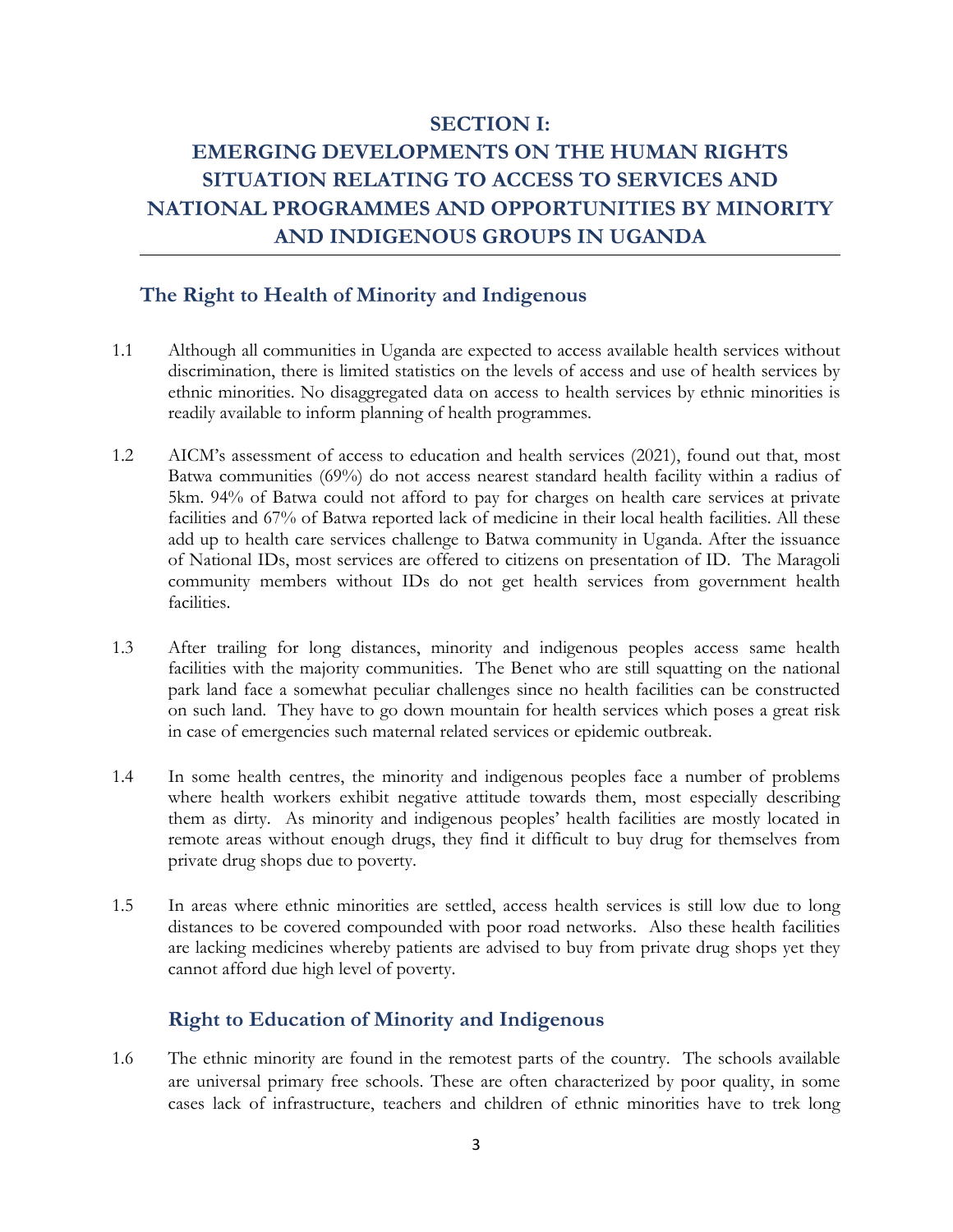distances to reach these schools. For example, the Batwa and Benet who live at the peripheral of other communities walk long distances to access schools. Whereas this also applicable to other marginalized communities, the ethnic minority like the Batwa and the Benet are disproportionately affected.

- 1.7 According to BMCT Batwa Census Report (2016), 49.8% of Batwa never went to School and only 0.3 % of Batwa had tertiary/University education<sup>2</sup>. Further, AICM's education and health access assessment report (2021) also revealed that 64% of Batwa household heads did not attend schools and school dropout rates among Batwa children was high at 51.4  $\%$ <sup>3</sup>.
- 1.8 In the Benet temporal settlements classroom structures are still of poor quality built of mud and timber due to the government restrictions that some areas are considered to be within the national park where no permanent structures are allowed.
- 1.9 The historical rampant poverty among minority and indigenous peoples emanating from lack of land limiting economic opportunities has negatively affected their education. Children of ethnic minorities like Batwa do not attend school regularly and experience high school dropout rates since they cannot afford the cost of education such as school uniform, scholastic materials among others. Lack of income make it impossible for minority peoples to afford quality education majorly offered in private schools concentrated in urban areas and very expensive.
- 1.10 The current curriculum allows every Ugandan child in lower primary (p.1-p.3) to be instructed in their mother tongue. However, current primary school curriculum is designed in such <sup>a</sup> way that the language of the majority community is taught at the detriment of the language spoken by minority hence depriving children of fully learning their mother tongues. This kind of forced assimilation is experienced, for example, by the Banyabindi and Basongola (Kasese district) where Lhukonzo is used instead of Runyabindi and Rusongola; the Maragoli (Kiryandongo district) are taught in Runyoro instead of Ruligoli. This leads to poor performance hence school dropouts among the indigenous minority pupils due to lack of understanding of the new language. In <sup>a</sup> positive move, Equal Opportunity Commission had ordered the government to teach Banyabindi pupils in their mother tongue in <sup>a</sup> judgement passed on 14<sup>th</sup> August 2019.

#### **RECOMMENDATIONS**

- **a)** Government should fully acknowledge the historical injustice faced by the Indigenous Peoples and adopt appropriate national legislation and policy to address the landlessness, marginalization, and discrimination caused by the creation of conservation areas.
- **b)** Government under the Bureau of Statistics should support the Equal Opportunity Commission to develop clear indicators for gathering disaggregated data that capture the status of minority and indigenous peoples in Uganda mainly in the area of access to quality, affordable and equal health care, education, housing, arable lands and food security.
- **c)** Government of Uganda should ratify the ILO Convention 169 Concerning Indigenous and Tribal Peoples in Independent Countries and follow this with domestic legislation that reinforce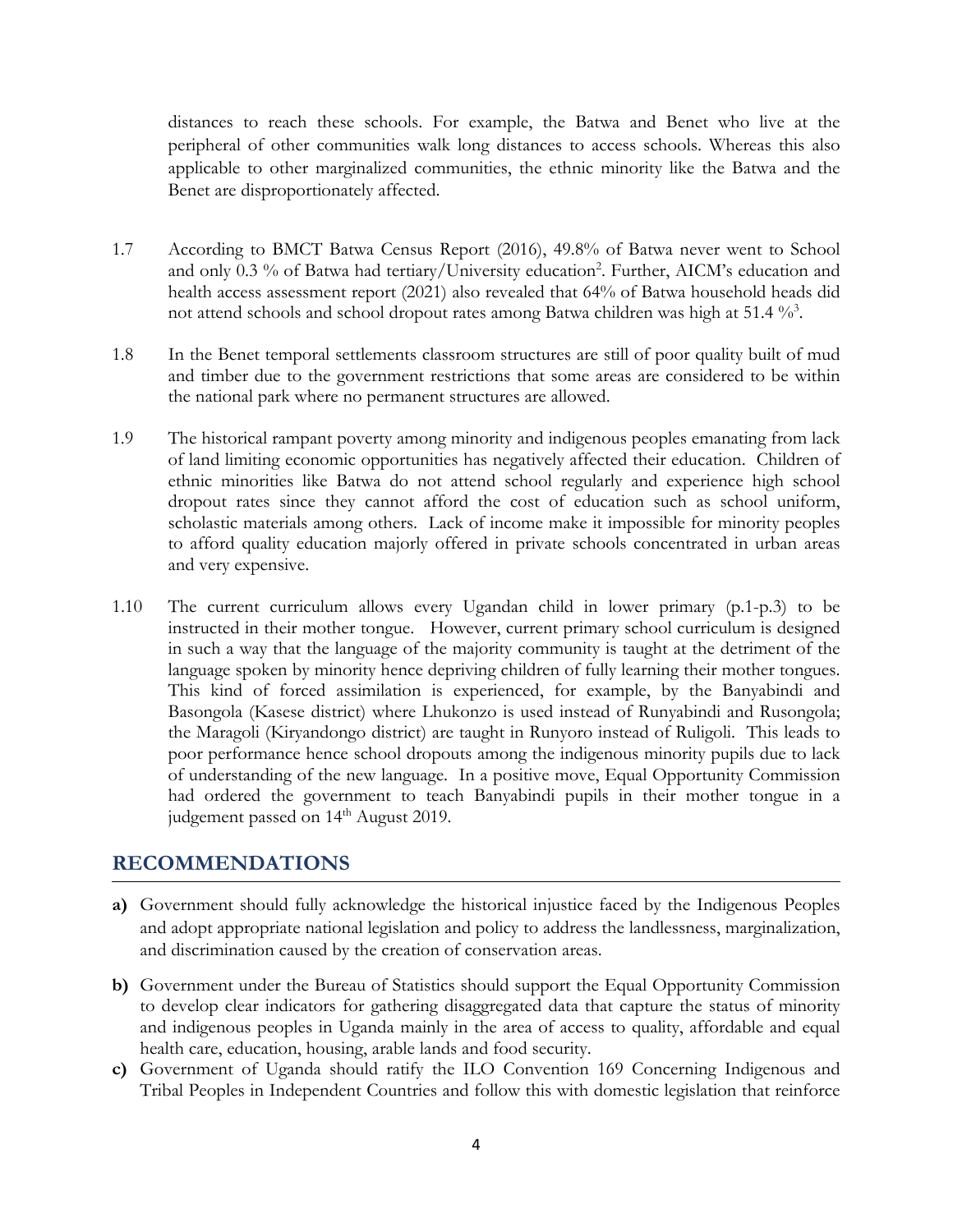recognition of ethnic minority and indigenous population and address issues of substantive discrimination, exclusion and continued disrespect of their land rights.

**d)** Government should construct and adequately equip more health facilities in areas occupied by ethnic minorities, elevate and upgrade Health Centres III to Health Centres IV so that antenatal and others services come nearer to the local community to minimize death that are occasioned by long distances.

## **Right to Health**

- **e)** Uganda Government should build schools in areas occupied by ethnic minorities with qualified and enoug<sup>h</sup> teachers and adequate learning/teaching to improve and increase access to education and enhance retention in schools and completion.
- **f)** Government should institute bursary schemes for secondary schools and higher institutions targeting ethnic minority children as <sup>a</sup> way of affirmative action.
- **g)** Government, through ministry of education, should develop and emphasize an all-inclusive education curriculum that takes care of minority communities' languages in primary schools

### **Right to Property, Access to forestry lands and Compensation**

- **h)** Government must pay prompt, adequate and fair compensation to ethnic minority groups that have been displaced from their ancestral lands by government action including preservation or conservation and exploitation of extractives.
- **i)** The government should ensure that people evicted for extraction of oil, gas and other minerals are well compensated after consent.
- **j)** Government through UWA and NFA should develop mechanisms for the ethnic and indigenous communities to access the forests at scheduled times to ge<sup>t</sup> local medicinal herbs and practice cultural/religious rites and also for grazing during disaster time of drought.
- **k)** Government should de-gazette parts of forests/parks to settle all landless ethnic minorities to enable them practice farming to improve their livelihoods.
- **l)** Government should fast-track the resettlement process of all indigenous communities who were evicted from their ancestral lands so that they can fully engage themselves in income generating activities.

# **SECTION II: RECOGNITION OF LEGITIMACY OF HRD WORK; SAFETY OF OPERATING ENVIRONMENT, NGO ACT AND ACCOUNTABILITY OF PERPETRATORS OF VIOLENCE AGAINST HRDs**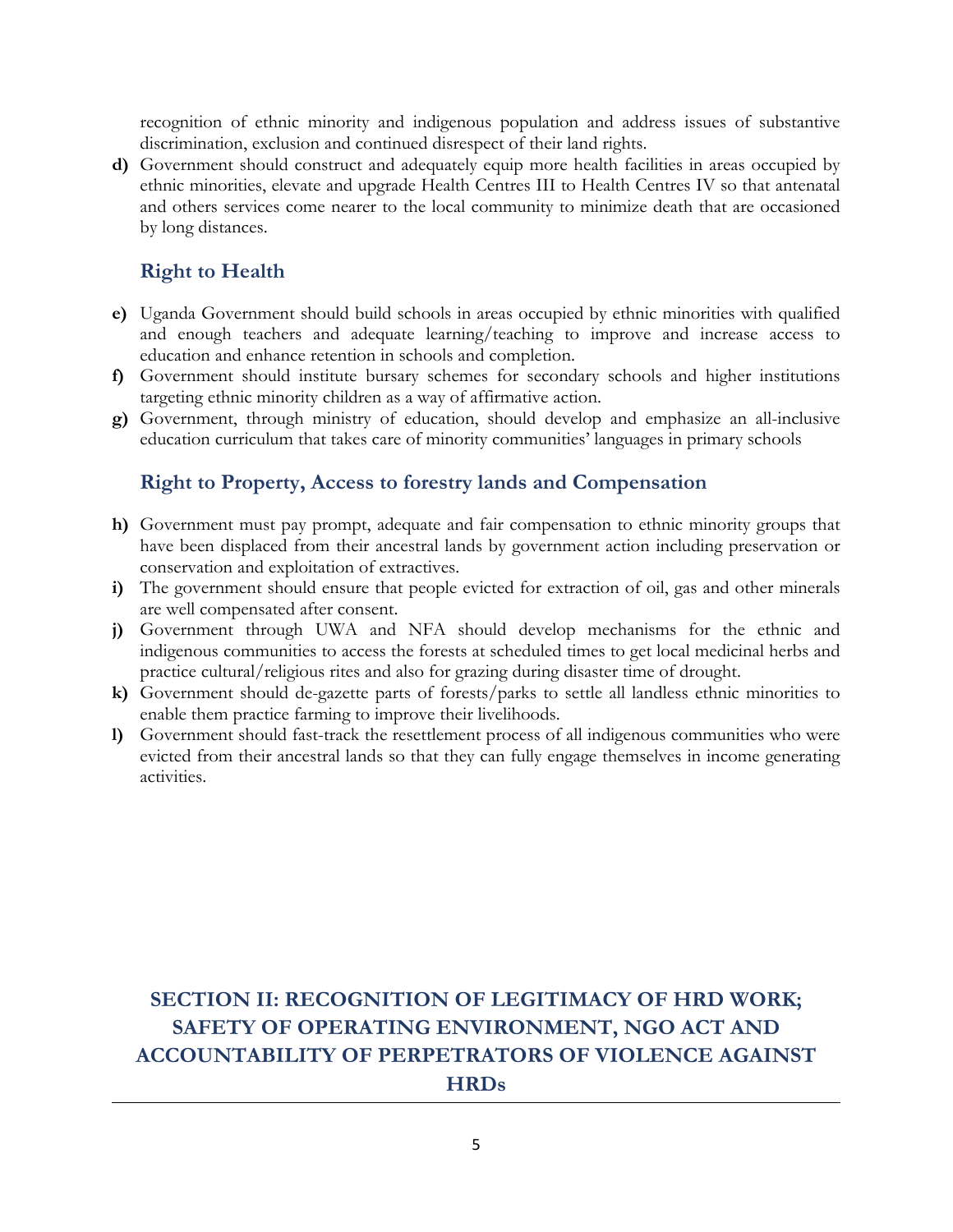2.1 Recommendations to Uganda accepted in relation to conductive operating environment for human rights defenders were;

a) 115.94 Ensure that civil society organizations and human rights defenders can operate in <sup>a</sup> safe environment and that all allegations of intimidation, harassment and violence are fully investigated (Ireland);

#### Status: Partially implemented

b) 115.95 Investigate the alleged harassment of human rights defenders and prosecute offenders (Ghana);

#### Status: Partially implemented

c) 115.96 Thoroughly investigate the threats against human rights defenders and civil society organizations, bring to justice those responsible and guarantee reparations to the victims, especially those working for women'<sup>s</sup> rights (Uruguay);

#### Status: Not Implemented

d) 115.110 Explicitly recognize the legitimacy of the work carried out by human rights defenders, publicly support their work and provide protection for them (Uruguay);

#### Status: Partially Implemented.

e) 115.106 Consult <sup>a</sup> broad range of civil society actors and reflect their views in the Non-Governmental Organizations Act, 2016, to ensure an open, accountable and vibrant NGO sector (United Kingdom of Great Britain and Northern Ireland);

Status: Not Implemented.

### **General Comment on Findings**

### **2.2 Implicit legitimacy vs Explicit Legitimacy**

Progressively, the closest to manifesting the recommended legitimacy has been largely implicit and scattered across various interactions between the HRDs and government MDAs. Other MDAs that have been overt in explicitly recognizing the work of HRDs include the Uganda Human Rights Commission, and the Uganda Equal Opportunities Commission. In almost all of the reports of the Uganda Human Rights Commission, <sup>a</sup> special section has often been dedicated to assess the operating environment of human rights defenders calling them by their rightful terminology of HRDs.

2.3 The other form of recognition of the legitimacy of the NGOs/HRDs can be implicitly deciphered from various activities of national level that have been often attended by government officials and in some instances co-organized together with HRDs. Of particular note however were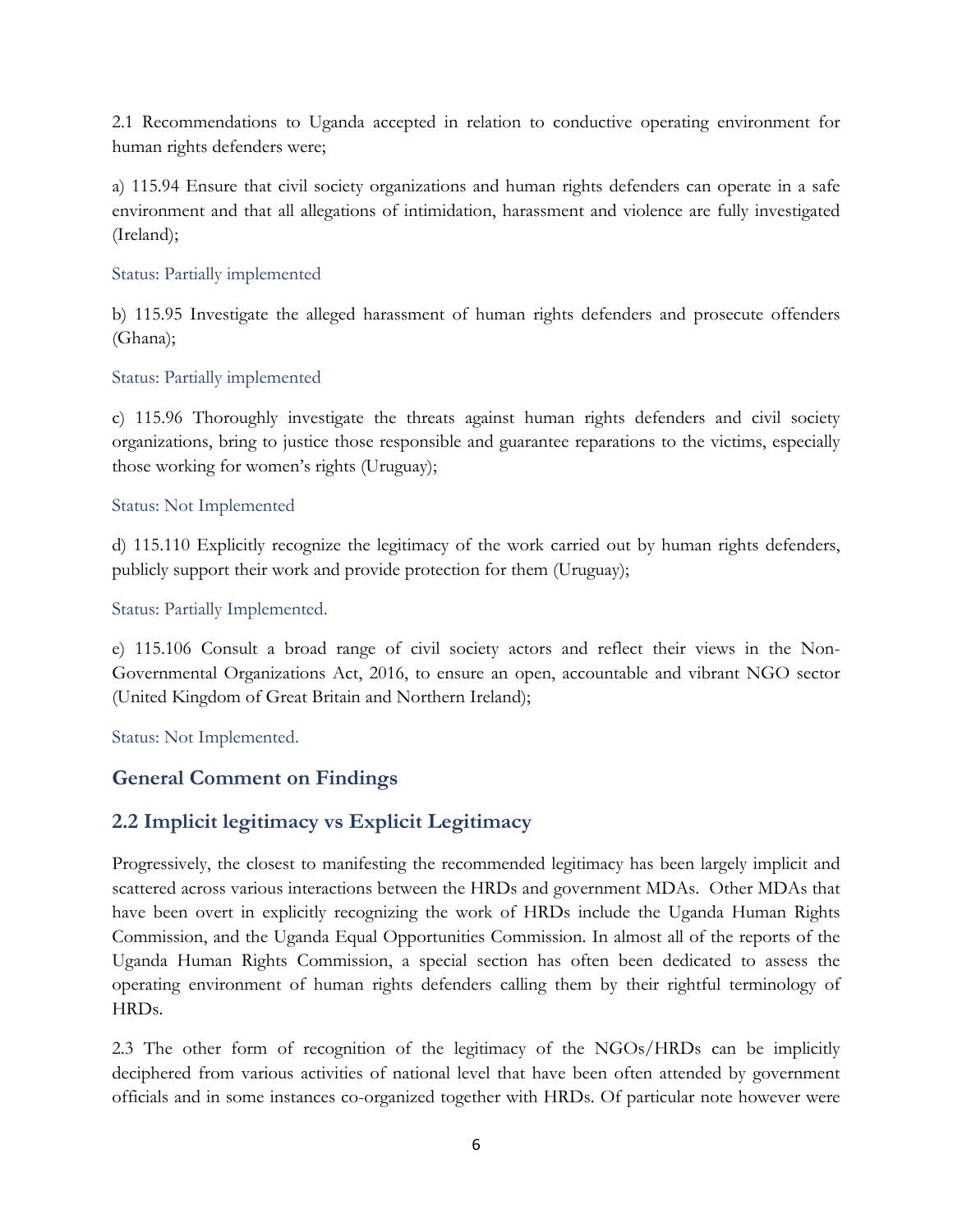the quarterly meetings that were established between the NGO sector leadership and the Ministry of Internal Affairs which is responsible for providing oversight on NGOs and also houses the National NGO Registration Bureau. Such meetings, established and maintained consistently point to the recognition of the legitimate work HRDs do in their various spheres in the country complimenting the government. 4

#### **2.4 CSOs/HRDs in Joint Government Bodies as Members-JLOS & UPR**

In the same vein, the period under review has also been characterized with the ascendancy of CSOs/NGOs on various government bodies that were hitherto only reserved for the government Ministries, Departments and Agencies. Such examples include the incorporation of CSOs on the government Justice Law and Order Sector (JLOS) working groups of Human Rights and Accountability and Transitional Justice. In particular, the JLOS Working Group in Human Rights and Accountability is further divided into two sub-committees of Accountability and Human Rights all hosting NGOs as members deliberating with the relevant MDAs on promotion, protection and fulfilment of human rights.

2.5 In the same vein, the Inter-Ministerial Committee on the UPR/National Action Plan on Human Rights that is collection of over 35 MDAs in Uganda working together to oversee the full implementation of the recommendations from the UPR cycles. Originally an all exclusive MDA agenda, this Committee which is hosted within the Ministry of Foreign Affairs, in 2017, resolved to admit 4 representatives of the CSOs in the country in recognition of their work in the implementation of the UPR recommendations specifically and generally human rights promotion and protection.

2.6 CSOs/HRDs Partnerships in State Reporting ; In the same way, the Ministry of Foreign Affairs and Ministry of Gender, Labour and Social Development have continuously in the period under review involved HRDs in the reporting obligations of the government to the regional and international human rights charter and treaty bodies. The above examples speak to the implicit, at least, way that the State continues to recognize the legitimacy of the HRDs by involving them in the human rights initiatives around the country.

# **EMERGING HUMAN RIGHTS CONCERNS AND RESTRICTIVE OPERATIONAL ENVIRONMENT**

2.7 However, findings also reveal that the HRDs operating at the sub-county level faced resistance from the local leaders there such as the GISO (Gombolola Internal Security Organization) officers who are accustomed to 'showing power, might and influence' as security chiefs at that level and can stop any event hiding under the ambiguous agenda of sub-county/national security. Some of these officers are ex-service men in the military while others are reserves within the security apparatus.' 5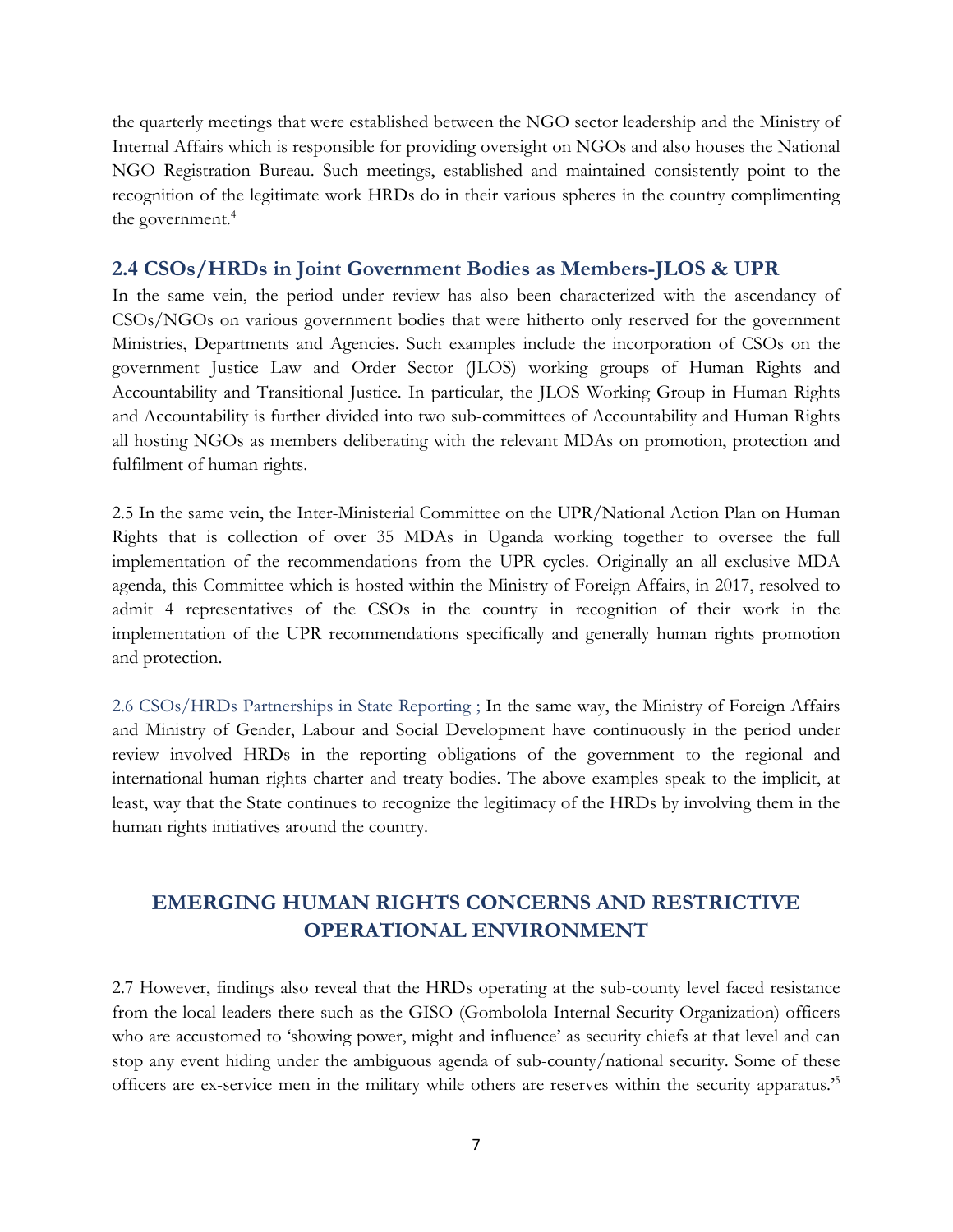They use the notion of national security as the cover up to harass HRDs that dig into 'what they deem as no-go zones' bringing to light the notion of 'securitization of civic space'. 6 The situation has been problematized further by the appointment of military personnel in RDC positions further spelling doom especially when the RDCs who chair district committees are biased against NGOs/HRDs as non-partisan. 7

# **EXERCISE OF THE FREEDOM OF ASSEMBLY AND ASSOCIATION IN THE CONTEXT OF NGOS/CSOS OPERATING ATMOSPHERE**

2.8 As it stands currently, the government of Uganda has maintained the Non-Governmental Organizations Act, <sup>2016</sup> in its enacted form despite various efforts by the CSOs/NGOs fraternity to engage and advocate for the amendment of some sections that remain inimical to the free association and operating of NGOs across the country. The sector remains under siege of substantial administrative encumbrances on NGOs, and under supervision of security organizations at all the levels of regulation down to the sub-county. In the period under review, the above laws have continued to hit at NGOs especially in the rural/upcountry stations.

2.9 The NGO Act still retains Section 44 which prohibits NGOs from carrying out activities in any part of the country unless they have received certification from the District Non-Governmental Monitoring Committee (DNMC). They must also sign memorandum of understanding (MoU) with the local government/district which reserves the right not to grant this permission. NGOs cannot work in another district from the one they been authorized to work in. Indeed, extension of operations requires further clearance from the DNMC and the National Bureau for NGOs. 8

2.10 Furthermore, the NGO Registration Act 2016 is detailed with ambiguous terminologies that can be used/abused at the convenience of the State and the attendant agencies of the SNMC and DNMCs including the National Bureau. For example section 44-the Special Obligations section which details various undertakings that NGOs must subscribe to diligently lest its certification is revoked. The terminologies or phrases used in the aforementioned section manifest looseness that can be susceptible to abuse to lock out NGOs that may seek registration.

2.11 Draconian laws inhibiting Freedom of Expression and Online Activism; In the period under review, various laws have been used greatly to gag further the works of HRDs especially in relation to the freedom of conscience and expression and associational freedoms as well notably in the Computer Misuse Act (2011)-sections Section 24 and Section 25 that have emerged as the more invoked to stifle public dissent and critic of poor governance. Dr. Stellah Nyanzi, <sup>a</sup> reknown women rights activist was charged under this law in April 2017 after she criticized the President Museveni on Facebook. Dr. Nyanzi was later convicted of the offense of and sentenced to 9 months in prisons, the whole sentence of 18 months offset by her 9 months serving on remand during the case hearing.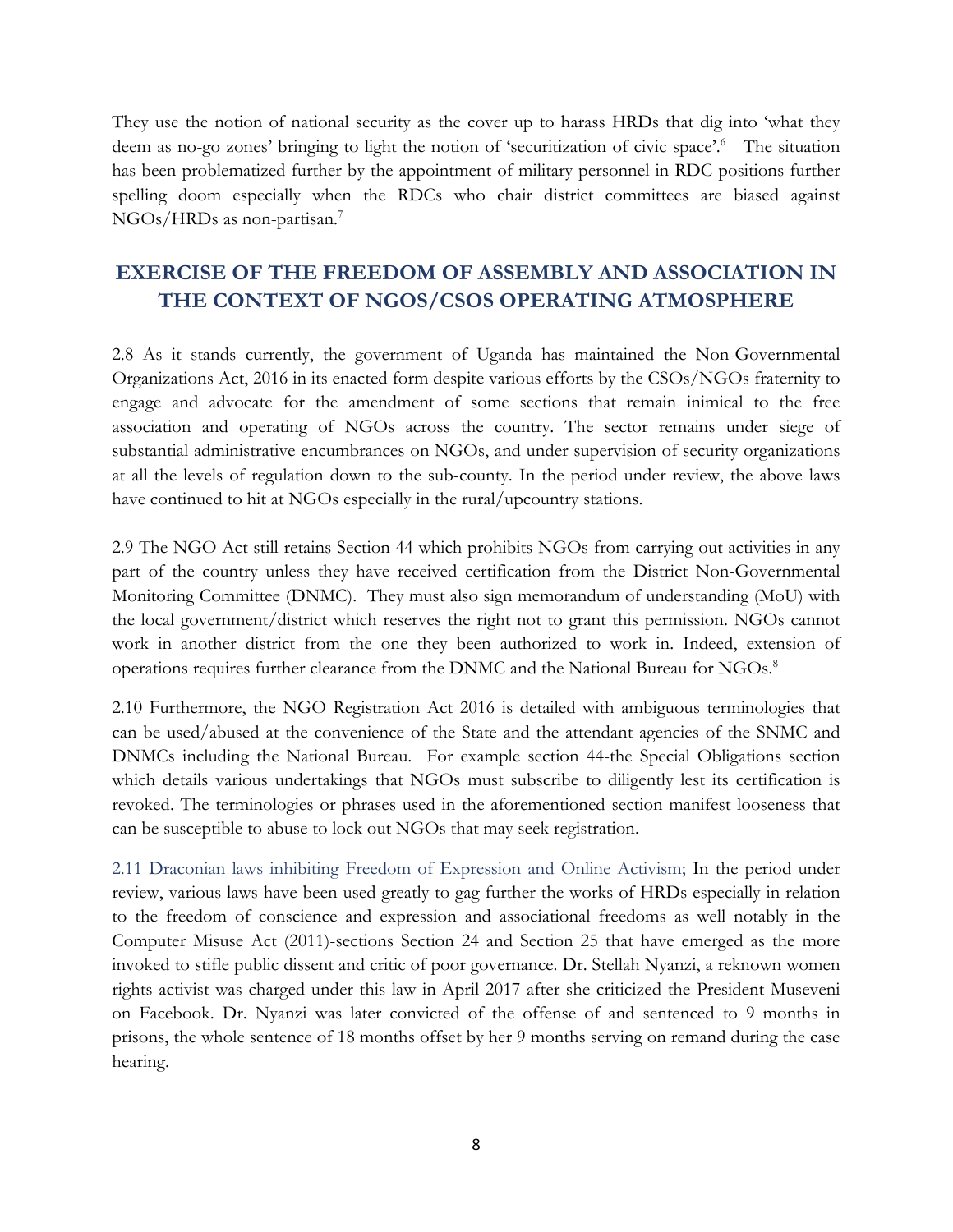#### 2. <sup>12</sup> NGOs/HRDs Office-breaks: The Unresolved Chilling Mystery;

These break-ins have continued to gain prominence since 2012 when the first one was first reported. As at the end of December, 2020, 35 cases of NGO breaks are still pending full investigation and completion. What is undeniable is the common denominator of all the affected NGOs-one thread that connects the entire cob-web is that majority of all the attacked NGOs have <sup>a</sup> history of operating in advocacy around good governance, human rights and anti-corruption campaigns seeking accountability from relevant government agencies both locally and at national level. Others have specialized works in land rights- and mobilization of masses against land grabbing while others focus on human rights and business with particular attention to extractives. There is no report on these investigations.

### **SECTION III. INTERNATIONAL HUMAN RIGHTS INSTRUMENTS RATIFICATION**

3.1 Recommendations to Uganda accepted in relation to ratification of international human rights instruments were the following;

a) 115.1 Enhance ratification of international human rights instruments (Congo);

Status: Not Implemented.

b) 115.2 Continue to consider ratification of more international human rights instruments (Syrian Arab Republic);

Status: Not Implemented.

c) 115.3 Continue acceding to the core international human rights instruments (Azerbaijan);

Status: Not Implemented.

d) 115.17 Consider ratifying the International Labour Organization (ILO) Domestic Workers Convention, 2011 (No. 189), and the Protocol to Prevent, Suppress and Punish Trafficking in Persons, Especially Women and Children, supplementing the United Nations Convention against Transnational Organized Crime (Philippines);

Status: Not Implemented.

e) 116.4 Ratify the Convention on Protection of Children and Cooperation in respect of Intercountry Adoption (Madagascar);

Status: Not Implemented.

f) 116.6 Ratify and accede to the International Convention for the Protection of All Persons from Enforced Disappearance and the Convention on the Rights of Persons with Disabilities and withdraw reservations to the Convention against Torture and the International Convention on the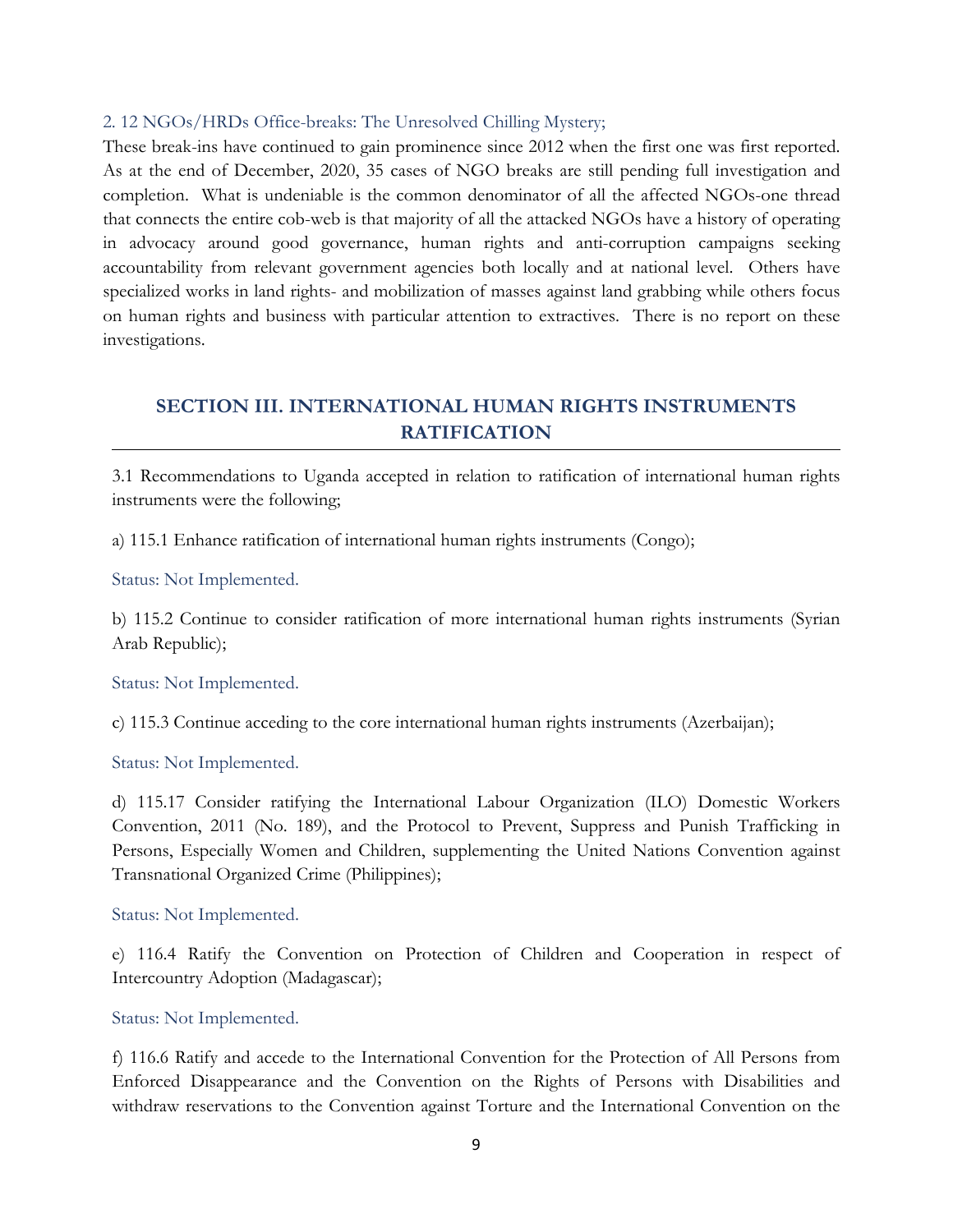Protection of the Rights of All Migrant Workers and Members of Their Families (Sierra Leone);

Status: Not Implemented.

#### **General Comment on Findings:**

3.2 As at end of 2020, out of the 56 international and regional human rights instruments, Uganda had signed 25, ratified 18 and acceded to 15 as also provided in the Annex 'A' to this study. Additionally, <sup>7</sup> were signed but had not been ratified while on the remnant 16, no action has been undertaken. <sup>9</sup> As such, to be up-to-date, Uganda must ratify <sup>23</sup> international and regional human rights instruments.

3.3 Progressively though, in 2017, between June and October, the Ministry of Justice and Constitutional Affairs and Ministry of Foreign Affairs undertook <sup>a</sup> consultative fact finding mission amongst select human rights actors within CSOs and the MDAs on the urgency of ratification and domestication of the various international and regional human rights instruments. According to the study undertaken, <sup>a</sup> combined analysis of the respondents' views listed the top 15 priority instruments in their order as including: The <sup>3</sup>rd Optional Protocol to the Convention on the Rights of the Child on <sup>a</sup> Communication Procedure (OP – CRC-IC); the Hague Convention on the Protection of children and Co-operation in respect of Intercountry Adoption; International Convention for the Protection of All Persons from Enforced Disappearance (CPED); ILO Domestic Workers Convention, 2011 (No. 189) among others. Despite that study though, at the time of writing this report, there was no process leading to the ratification of more UN based international human rights instruments.

# **EMERGING HUMAN RIGHTS CONCERNS RELATING TO THE RATIFICATION OF INTERNATIONAL HUMAN RIGHTS INSTRUMENTS**

#### **3.4 Inadequate Capacity in Ratification Processes**

One such example is in the Ministry of Gender Labour and Social Development (MGLSD) which is <sup>a</sup> multi-sectoral Ministry that is mandated to handle <sup>a</sup> wide range of aspects including persons living with disabilities, children, youth, women, cultural and traditional leaders, women and labour aspects. The issues handled by this single ministry are too enormous and ye<sup>t</sup> almost all demand special attention considering they all have specific regional and international human rights instruments that require following up diligently. The Ministry despite all the sensitive dockets it handles decries the lack of legal experts/officers within to direct the activities on ratification of instruments that fall within its mandate, advice on legal implications surrounding the ratification of some instruments and interpretation of some provisions as well.

#### **3.5 Recommendations:**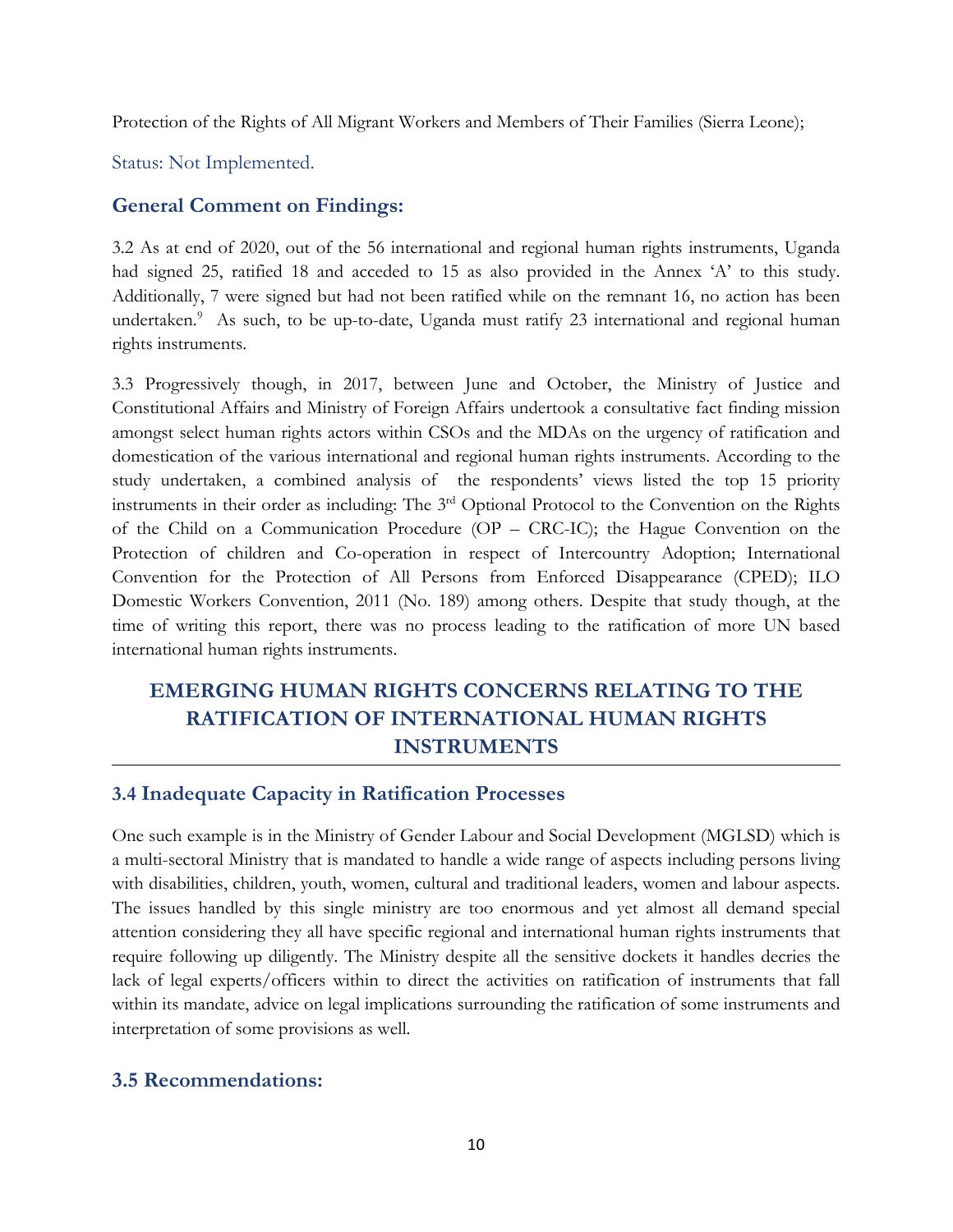Government of Uganda consider;

- a) Ratification of the International Convention for the Protection of All Persons from Enforced Disappearance;
- b) Ratification of the Optional Protocol to the Convention on the Elimination of All Forms of Discrimination against Women;
- c) Ratification of the Optional Protocol to the Convention against Torture;
- d) Ratification of the Second Optional Protocol to the International Covenant on Civil and Political Rights;
- e) Ratification of the International Labour Organization (ILO) Domestic Workers Convention, 2011 (No. 189);
- f) Ratification of the Protocol to Prevent, Suppress and Punish Trafficking in Persons, Especially Women and Children, supplementing the United Nations Convention against Transnational Organized Crime;
- g) Ratification of the Convention on the Non-Applicability of Statutory Limitations to War Crimes and Crimes against Humanity;
- h) Ratification of the Optional Protocol to the International Covenant on Economic, Social and Cultural Rights and accept its investigation and communication procedure.

# **SECTION IV: TORTURE, INHUMANE AND DEGRADING TREATMENT & HRD WORK**

4.1 The recommendations accepted by Uganda relating to prevention and prosecution of acts of torture were;

115.4 Adopt the Prevention and Prohibition of Torture Regulation to make the Prevention and Prohibition of Torture Act operational (Denmark); Status: Fully Implemented.

115.5 Implement the Prevention and Prohibition of Torture Act, whose definition of torture complies with the Convention against Torture, in order to ensure an effective system for preventing all forms of torture (Portugal); Status: Partially Implemented.

115.6 Implement, in practice, the Prevention and Prohibition of Torture Act, including through the establishment of an effective system of prevention of all forms of torture and other cruel, inhuman or degrading treatment (Switzerland);

Status: Partially Implemented.

115.7 Put in place the necessary regulations to ensure the full implementation of the Prevention and Prohibition of Torture Act of 2012 and that appropriate training on the Act is carried out for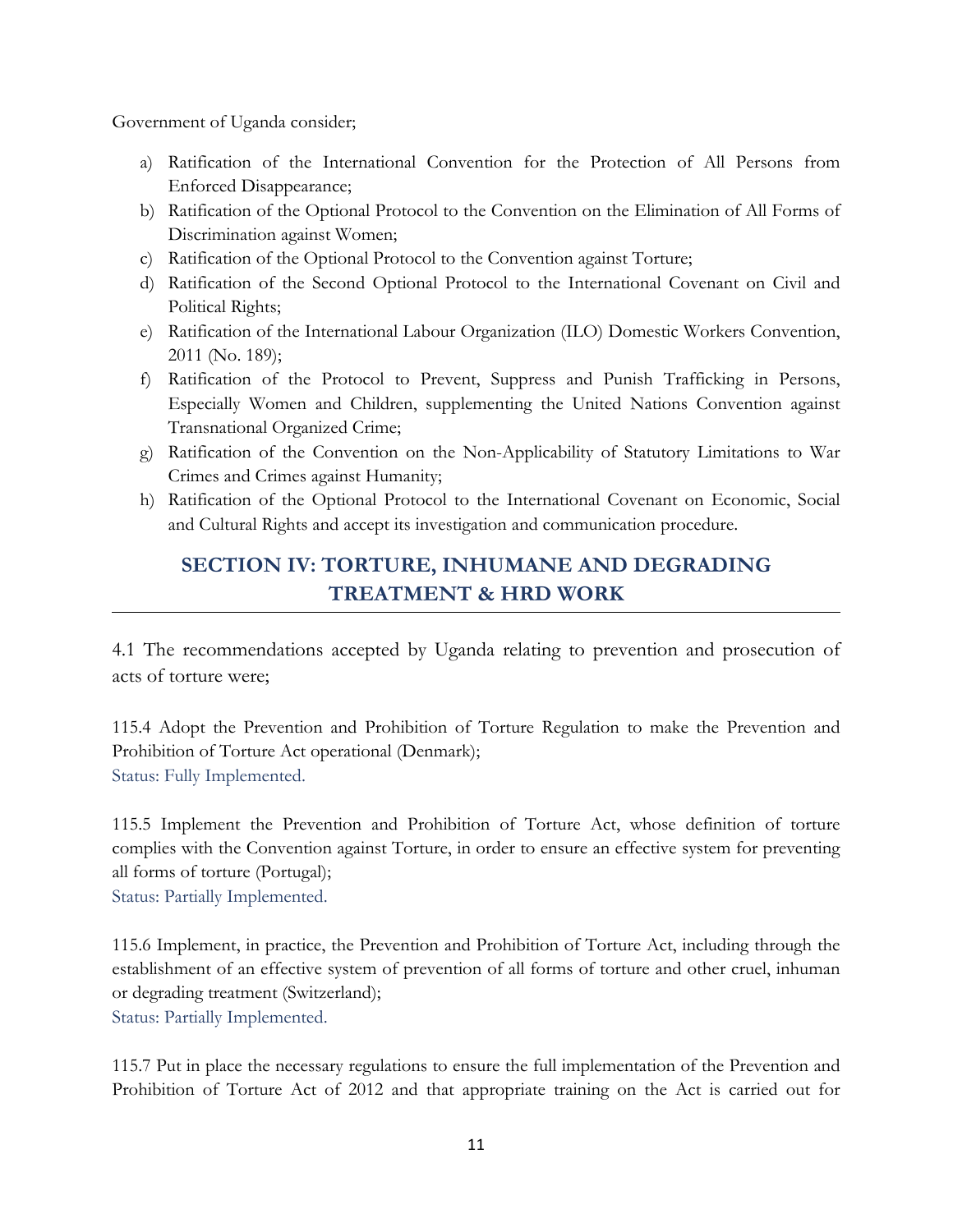security services to ensure its effective application (Ireland); Status: Fully/Partially Implemented.

## **General Comment on the Findings**

4.2 In the period under review, the following progress has been registered towards the implementation of the recommendations aforementioned;

- I. The enactment of the Prohibition and Prevention of Torture Regulations in 2017/8 which are necessary in operationalizing the Act;
- II. Government of Uganda'<sup>s</sup> implementation of the personal liability principle as <sup>a</sup> component of the compensation policy for survivors of torture. It is no longer <sup>a</sup> burden of the Ministry of Justice and Constitutional Affairs to pay for the compensation accorded to <sup>a</sup> torture survivor as was the case before where the perpetrators would be covered under the principle of vicarious liability.
- III. Closure of Nalufenya Police Station Cells, <sup>a</sup> notorious detention facility Situate in Jinja District, in Eastern Uganda which had emerged as one of the most dangerous known torturous facility of suspects of capital or political offences that were detained there. The facility was closed down by the Inspector General of Police arising out of <sup>a</sup> senior police officers' committee that went on <sup>a</sup> fact finding mission there instigated by public outcry. Many of the suspects that had been tortured in this facility were later acquitted of charges against them due to lack of evidence.
- IV. Members of Parliament undertook <sup>a</sup> fact finding mission and caused <sup>a</sup> national debate on torture and safe houses as held by the Internal Security Organisations (ISO). Their report was made public but no concrete action was undertaken.

## **THE EMERGING HUMAN RIGHTS CONCERNS**

4.3 There is still limited awareness amongst both State and Non-State Actors.

Not only has this led to more cases of torture being registered, it has also frustrated the accessing of justice by survivors of torture through rehabilitation which too is <sup>a</sup> human right. 10 Bringing perpetrators to justice has also been frustrated by inadequate capacities in reporting, investigation, documentation of torture, aspects that are necessary for successful prosecution of the act of torture both as <sup>a</sup> crime and <sup>a</sup> human rights violation hence most times the perpetrators go free.

4.4 Many of the cases against the police officers are either tried in the civilian Courts as assault occasioning bodily harm, <sup>a</sup> crime far less in impact than <sup>a</sup> finding of torture as <sup>a</sup> human rights violations. Secondly cases against police officers have been dealt with by the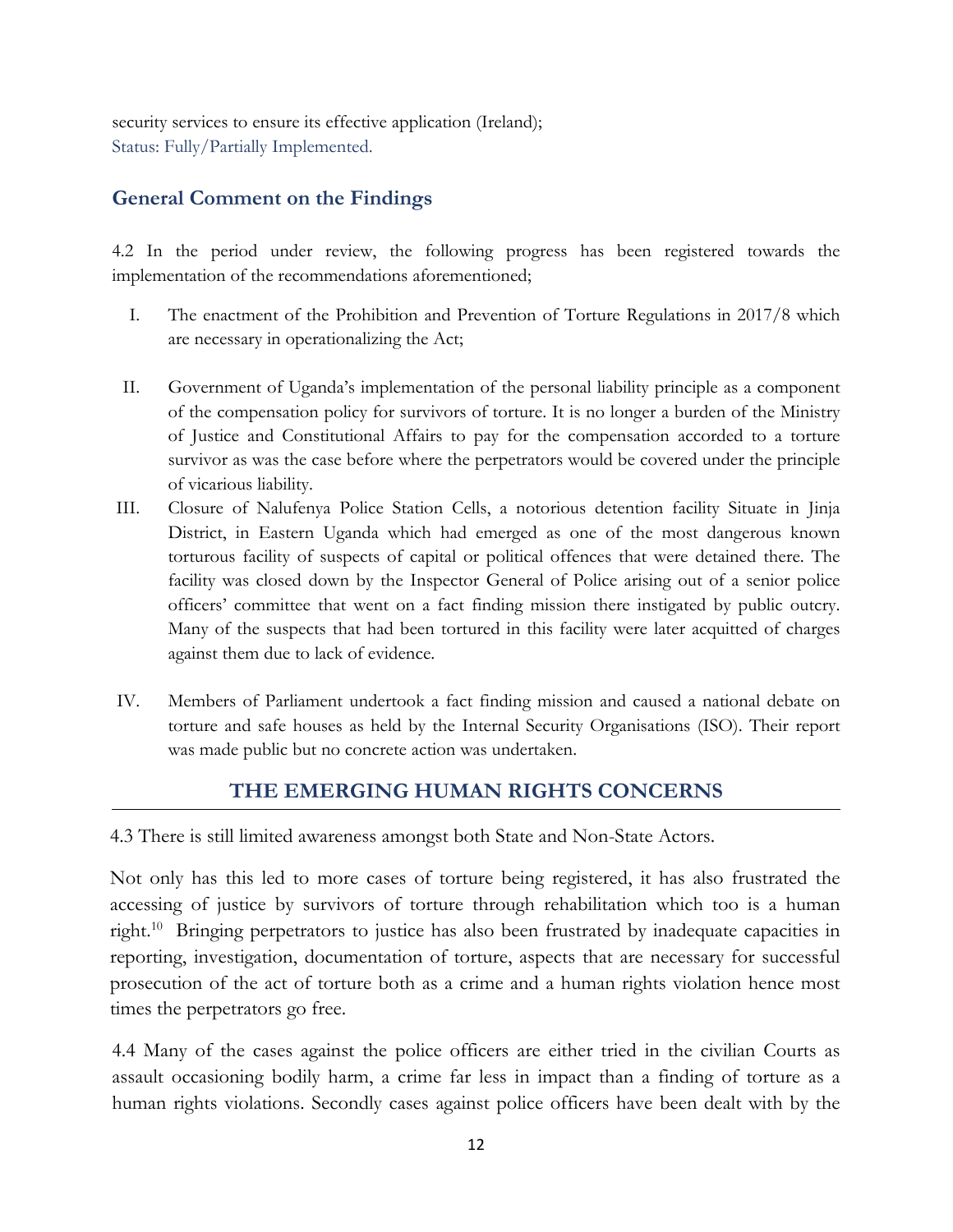Professional Standards Unit (PSU) of the Uganda Police Force (UPF) as transgressions of professionalism and not necessarily crimes under the anti-torture law of the land. Essentially therefore, it means that torture or the allegations there of are merely treated as indiscipline and as thus even the sanctions it attracts within the police system is not deterrent enough to cause attitude change and practice which are central to scaling down and eventual elimination of torture as an investigative technic or means of arrest within the Uganda Police Force.

# **SECTION V: CONCERNS OVER THE PROTECTION OF THE RIGHT TO LIFE**

5.1 Article <sup>22</sup> of the Constitution of Uganda prohibits arbitrary deprivation of the right to life. Uganda subscribes to core international and regional instruments that protect the right to life, which include: The Universal declaration of Human Rights, International Covenant on Civil and Political Rights (ICCPR) and the African Charter on Human and Peoples' Rights.

5.2 At the legislative level, Uganda has taken tremendous steps towards the protection of the right to life and the abolition of mandatory death penalty as evidenced by the promulgation of the *Law Revision (Penalties in Criminal Matters) Miscellaneous Amendment, Act, 2019 which prohibits mandatory death penalty in Uganda.* However, Uganda has maintained the death penalty. 11 As of May 2021, there were 133 inmates on death row and no one has been executed in the last <sup>21</sup> years. This also indicates <sup>a</sup> political will to progressively move towards the abolition of the death penalty.

5.3 We applaud the government of Uganda for establishing the Professional Standards Unit (PSU) in 2007 which initiates and conducts investigations levied against police officers and discipline them in cases of use of excessive force. In 2020 PSU registered 4500 cases against errant police officers for various human rights violations. Similarly, the Uganda Peoples' Defence Forces Act, 2005 establishes <sup>a</sup> Unit Disciplinary Committee to ensure discipline within the forces in the execution of their work. Notwithstanding these internal disciplinary mechanisms, we are deeply concerned over the prevailing cases of arbitrary deprivation of the right to life without holding accountable the perpetrators and extra judicial killings through excessive use of force which are rampantly on an increase in the country.

5.4 Between May and November 2017, 28 women in Nansana and Entebbe were brutally killed by unknown people. Out of the 28 murdered women, only one conviction for the murder of Annet Nakku was secured. 12 This implies that 27 of the women that were killed are still unaccounted for by the Republic of Uganda. According to police investigations, <sup>12</sup> of the women were first raped, killed and thereafter the assailants inserted foreign objects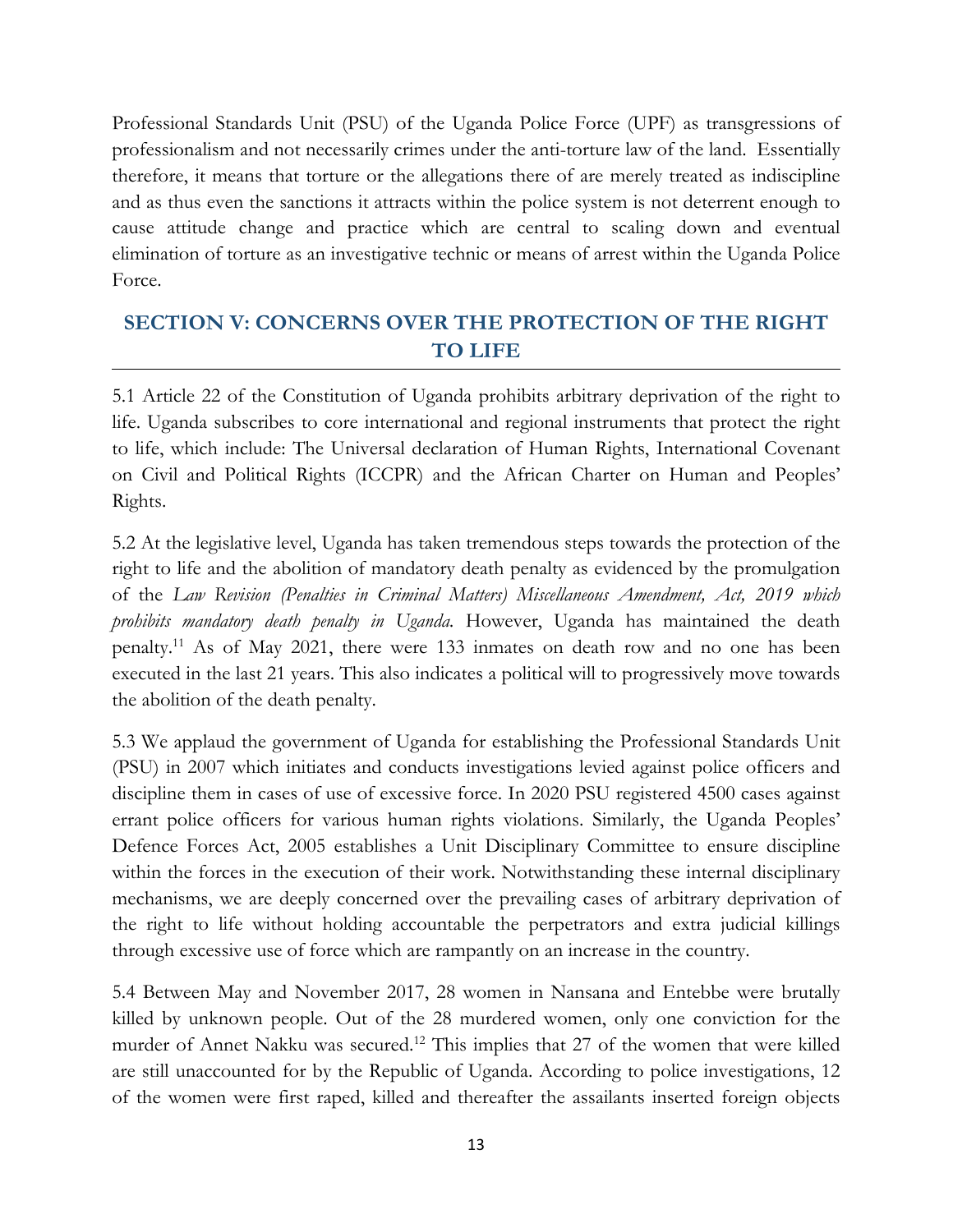into their private parts. 13 The court decried the poor work of the police in handling the cases of women killings in Nansana and Entebbe. 14 The Professional Standards Unit of the Uganda Police Force also indicated in its report of 2019 concerns over the mismanagement of police files and misconduct of police officers topped with 470 cases 15

5.5 On 17th March 2017, unknown assailants shot and killed AIGP Andrew Felix Kaweesa, his bodyguard, Kenneth Erau, and the driver, Geoffrey Wambewo. On 8<sup>th</sup> June 2018, Ibrahim Abiriga <sup>a</sup> distinguished Cadre of the National Resistance Movement and Member of Parliament of Uganda was shot dead with his bodyguard near his home. Three months after the murder of Hon. Ibrahim Abiriga, on 8<sup>th</sup> September 2018, Muhammad Kirumira a prominent senior police officer and former Division Police Commander of Nansana, Wakiso District was shot dead, as he returned to his home. Similarly, on 1st June 2021, there was an attempted assassination of Gen. Edward Katumba Wamala, the former Chief of Defence Forces and the Minister of Works and Transport. The assailants shot 56 bullets at the vehicle in which the General was traveling killing his daughter Ms. Brenda Nantogo Wamala, the driver Sgt Haruna Kayondo. These killings are among the eight more unresolved murders of high profile individuals in the country. It should be noted that as of 2021 no convictions have ye<sup>t</sup> been made as investigations are still on going without any answers to who the perpetrators are. President Museveni has consistently referred to the assailants as 'pigs' who will be defeated like the way they have been defeating enemies of Uganda's progress. Uganda'<sup>s</sup> Third National Development Plan, 2020 acknowledges the challenge of high profile murders whose investigations have not been concluded. 16 The Third National Development Plan proposes the need for formulation of <sup>a</sup> national policy on crime prevention, strengthen the capacity of crime fighting agencies including investigation, prosecution and correctional institutions to reduce the crime rate and effectively and efficiently respond to crime.<sup>17</sup>

5.6 On <sup>28</sup>th October 2019, the UPDF Fisheries Protection Unit (FPU), <sup>a</sup> specialised military unit formed by the President to counter illegal fishing on Uganda'<sup>s</sup> water bodies shot and killed Justine Naiga, <sup>a</sup> resident of Buruuli quarters in Nakasongola Town Council. The deceased was suspected of dealing in illegal fishing. While responding to the killing, Capt. Rugumayo Araali, the FPU spokesperson in the area stated that Naiga was part of <sup>a</sup> mob that tried to disarm <sup>a</sup> soldier during an operation mounted at Kisaalizi landing site in search of the illegal fishing gear. 18

5.7 On 16<sup>th</sup> February 2020, the UPDF FPU shot and killed Joram Bombo, a 58 year old fisherman on Lake Edward. The deceased was shot together with Francis Kabundire, 62, who survived with <sup>a</sup> broken arm. The police spokesperson of Greater Bushenyi acknowledged that the deceased was killed during the UPDF FPU operations on Lake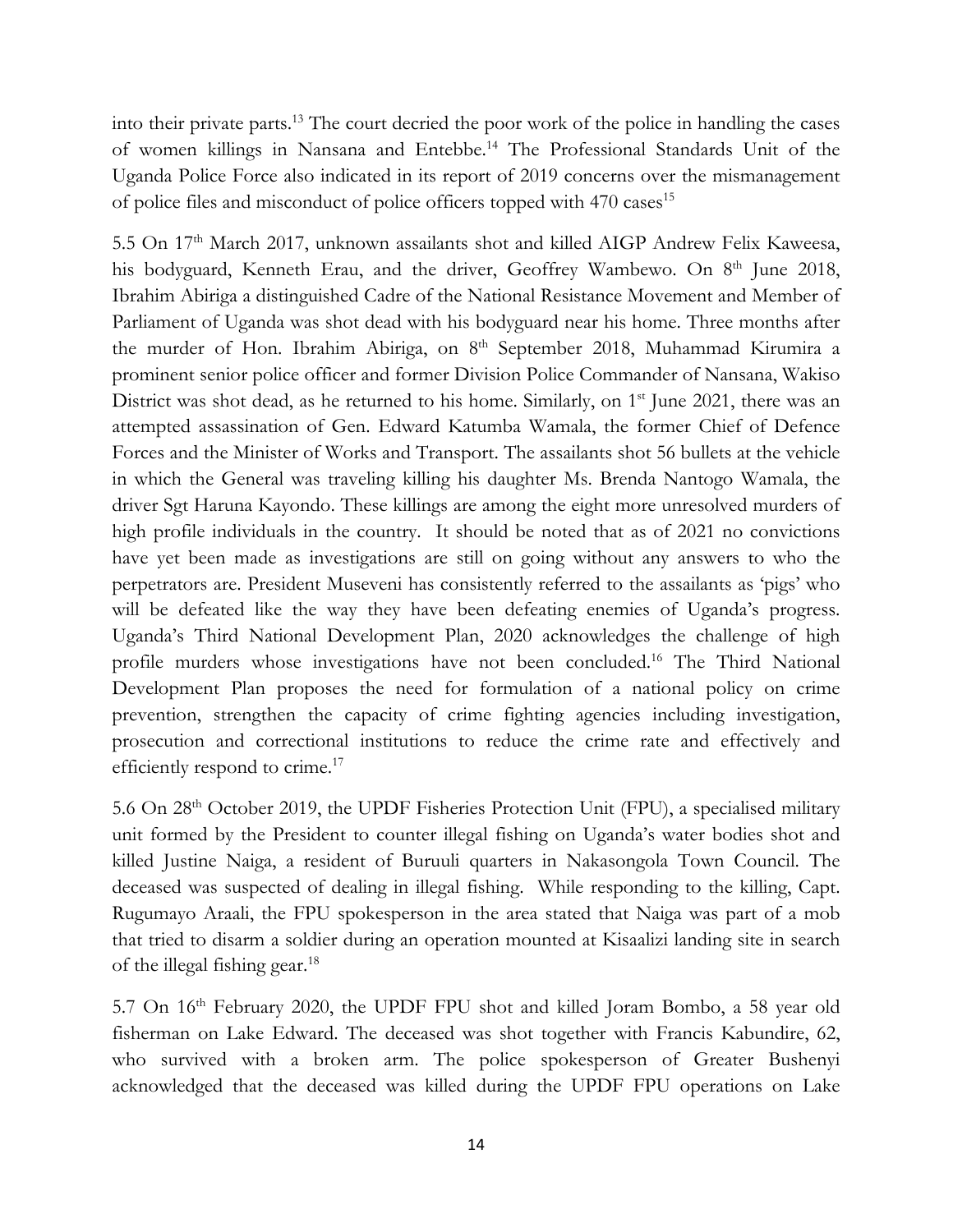Edward and pledged that investigations were ongoing. <sup>19</sup> At the time of writing, no official report has been published by police on the unlawful killing of Mr. Joram Bombo.

5.8 Due to an increase in the arbitrary deprivation of the right to life and the violation of other rights by UPDF FPU on residents living in the fishing communities in Uganda, in 2019 Parliament of Uganda halted the operations of the FPU of the UPDF on all lakes in Uganda. However, the FPU operations are still ongoing on various water bodies in Uganda in total disregard of the international human rights standards on law enforcement.

5.9 On 18th and <sup>19</sup>th November <sup>2020</sup> <sup>54</sup> people were reporte<sup>d</sup> to be killed by government security operatives in the countrywide demonstrations that occurred as the result of the arrest of Hon. Robert Ssentamu Kyagulanyi and Hon. Patrick Amuriat Oboi, the National Unity Platform Presidential Candidate in Luuka District and the Forum for Democratic Change Presidential Candidate in Gulu district on allegations of violating the Ministry of Health COVID-19 preventive guidelines and the Electoral Commission campaigning guidelines. Police and the army responded to demonstrations with live bullets and teargas. As <sup>a</sup> result, <sup>a</sup> toll of 54 people lost their lives, of which 45 were male adults, 06 female adults and 3 children.<sup>20</sup> The Minister of Security, Gen Elly Tumwine responded to the killings assuring Ugandans that 'police has a right to shoot and kill.'<sup>21</sup> He further thanked the military and the police for defeating 'terrorists' The spokesperson of Criminal Investigations Directorate (CID), Mr Charles Twine said inquiries into the November 2020 "murders" are underway but "not all acts" in the stray shootings "are crimes."

5.10 On 29<sup>th</sup> November, 2020, the President of the Uganda, H.E Yoweri Kaguta Tubuhaburwa Museveni indicated that 32 of the persons killed were rioters and the remaining were innocent victims of stray bullets and motor vehicle accident. He assured the relatives of the victims of unlawful deaths compensation for the loss of the lives of their dear ones. The compensation process is ye<sup>t</sup> to start and no family has received any compensation.

5.11 On 27<sup>th</sup> December 2020, Frank Senteza, a bodyguard for the Presidential Candidate of the National Unity Platform succumbed to his death due to the injuries sustained after being run over by <sup>a</sup> military truck H4DF 2382 on their way to Rubaga hospital along Busega. We are deeply concerned that the Ugandan Military Spokeswoman, Brig. Flavia Byekyaso stated that the bodyguard was not hit by a military police vehicle but rather fell off a speeding car.<sup>22</sup> No investigations have been carried into the matter.

## **RECOMMENDATIONS**

a) Fully implement the Law Revision (Penalties in Criminal Matters) Miscellaneous Amendment Act, 2019 in <sup>a</sup> bid to abolish the death penalty.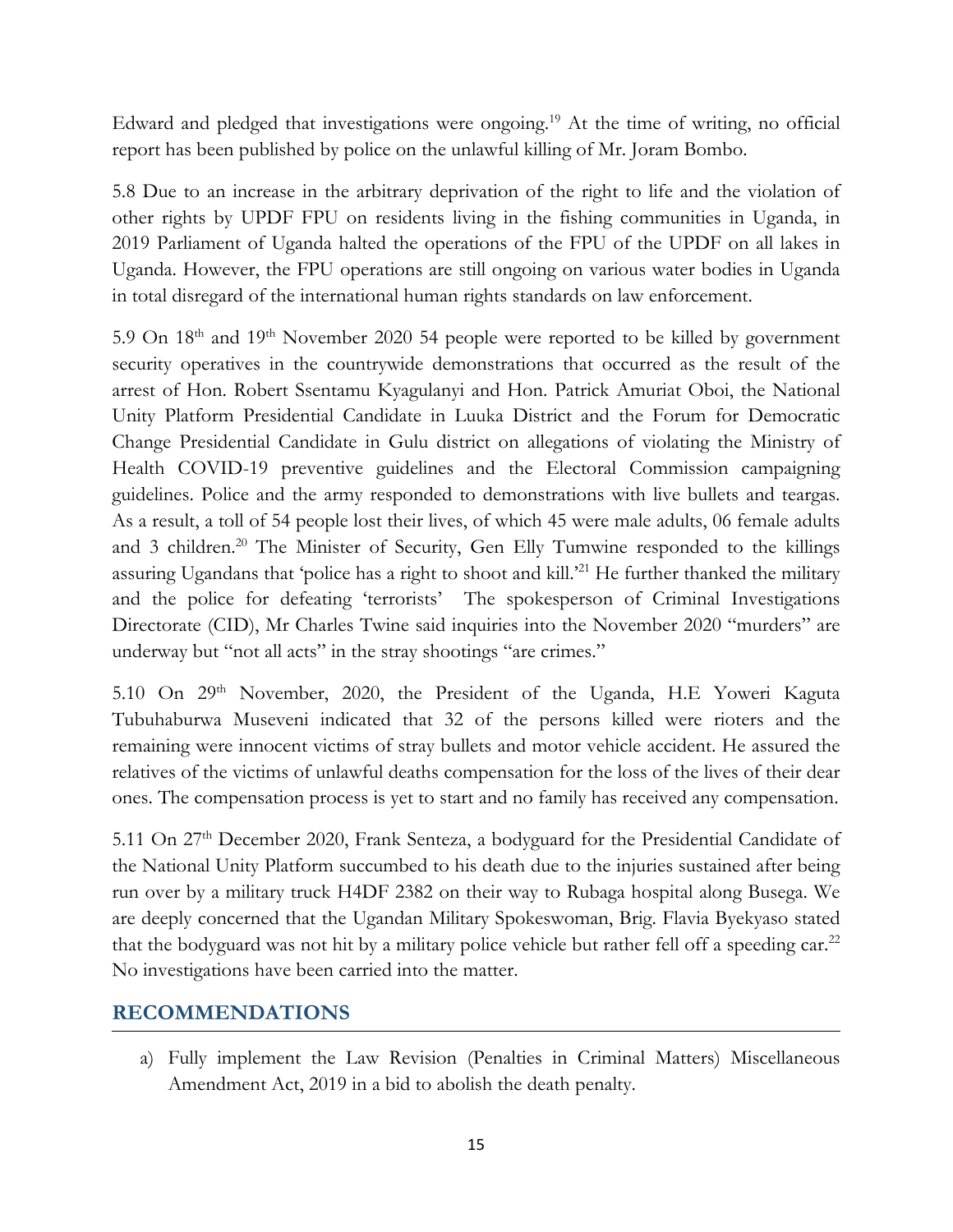- b) Carry out investigations in to the killings of women in Nansana and Entebbe and hold the perpetrators culpable.
- c) Conduct proper investigation of the human rights violations occasioned by the UPDF FPU on the fishing communities and hold the perpetrators accountable.
- d) Conduct thorough investigations of the murders of high profile officials and hold the perpetrators criminally responsible.
- e) Conduct an independent investigation into the 18th and 19th November 2020 shootings and bring to book the perpetrators and compensate the families who lost their relatives.

<sup>&</sup>lt;sup>1</sup> [www.hrdcoalition.ug](http://www.hrdcoalition.ug)

<sup>2</sup>Bwindi Mgahinga Conservation Trust (BMCT), *Batwa Population Census Report 2020*, Unpublished

<sup>3</sup> African International Christian Ministry (AICM), *Assessment on access of Education and Health services among the Batwa population in South Western Uganda (2021)*, unpublished

<sup>4</sup> See John Agaba, '*CSOs task minister on NGOs office break-ins report,*' The New Vision, <sup>15</sup>th / December/2018. Accessible at [https://www.newvision.co.ug/new\\_vision/news/1491307/csos-task-minister-ngos-office-break-ins-report](https://www.newvision.co.ug/new_vision/news/1491307/csos-task-minister-ngos-office-break-ins-report) [Accessed on 11/7/2019]. This was one of the quarterly interfaces between the NGOs and the Ministry of Internal Affairs represented by the Minister of Internal Affairs.

<sup>5</sup> Respondent interview with HRD from Masaka district, July 2019.

<sup>6</sup> Respondent Interview with HRD from Busoga Region, Jinja district, July 2019.

<sup>7</sup> Ibid.

<sup>8</sup> See The International Centre for Not-For-Profit Law, '*NGO Law Monitor-Uganda,'* accessible at <http://www.icnl.org/research/monitor/uganda.html> (Accessed on 24/July/2016).

<sup>&</sup>lt;sup>9</sup> See Juliet Kalema, 'Consultancy to Support the Ratification and Domestication of Selected Human Rights Treaties to Harmonize with *Existing Laws',* October, 2017 at 9.

<sup>10</sup> African Centre for Rehabilitation of Torture Victims, *'Rehabilitate Survivors, Bring Perpetrators to Account',* June, <sup>26</sup>th , 2018.

<sup>11</sup> ibid but also reiterated under Article 6(2) of the ICCPR 1976 provides that *In countries which have not abolished the death* penalty, sentence of death may be imposea only for the most serious crimes in accordance with the lan in force at the time of the commission of

the crime. This penalty can only be carried out pursuant to a final judgement rendered by a competent court.